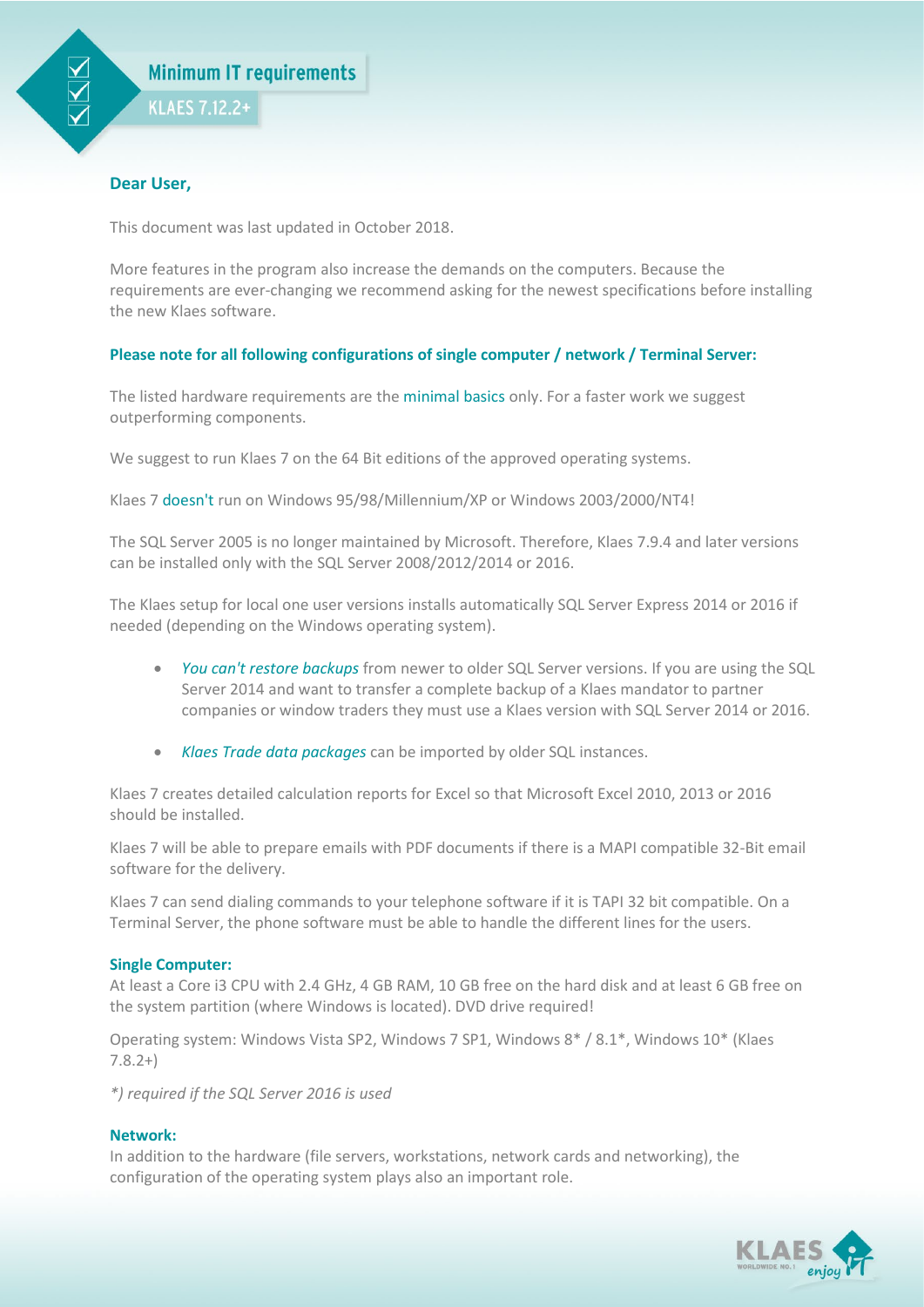

We recommend Fast- or better Gigabit Ethernet for the network topology. The network installation should be made from a specialist to guarantee a stable, secure and efficient IT infrastructure.

#### **Database:**

In a network environment, the SQL Server software "Microsoft SQL Server Standard Edition 2008/2012/2014 or 2016" must be installed and purchased separately. If you buy den SQL Server 2014/2016 from us (with cheap prices) you will get it integrated in a Klaes setup wizard so that no deeper installation knowledge is required. If you have already an existing SQL Server, please install a SQL Server instance named Klaes additionally. Please ask us for the manual.

### **File Server:**

DVD drive required, at least 8 GB RAM, at least Intel Xeon with two cores, 30 GB free on the hard disk, at least 6 GB free on the system partition (where Windows is located). The CPUs should be clocked as high as possible (> 3.0 GHz) and the storage device should be fast, for instance SAS hard disks with 10000 rpm or SSDs.

Operating system: Windows 2008 SP2 or 2008 R2 SP1, Windows 2012\*, Windows 2012 R2\*, Windows 2016\* (but the file system ReFS is not supported)

*\*) required if the SQL Server 2016 is used*

#### **Terminal Server:**

Basically the same requirements as described for the file server, but it's important to have enough RAM depending on the number of clients: Number of clients x 2 GB + 4 GB for the server + 4 GB for the SQL-Server.

For instance a calculation for 4 Terminal Server clients:  $4 \times 2 GB + 4 GB + 4 GB = 16 GB RAM$ recommended. To use this large memory a 64 Bit operating system is required.

Operating system: Windows 2008 SP2 or 2008 R2 SP1, Windows 2012\*, Windows 2012 R2\*, Windows 2016\* (but the file system ReFS is not supported)

*\*) required if the SQL Server 2016 is used*

### **Network Client PCs:**

At least a Core i3 CPU with 2.4 GHz, 2 GB RAM (better 4GB RAM), 3 GB free space on the hard disk drive.

Operating system: Windows Vista SP2, Windows 7 SP1, Windows 8 / 8.1, Windows 10.

If you work on a Terminal Server, you can use older operating systems also for the Terminal Clients.

#### **Tip:**

For a network we recommend a Windows Terminal. This operating mode has unique benefits compared to traditional network systems.

In particular, the high performance and the worldwide accessibility are big advantages. But great requirements are demanded on the configuration and installation of the hard- and software.